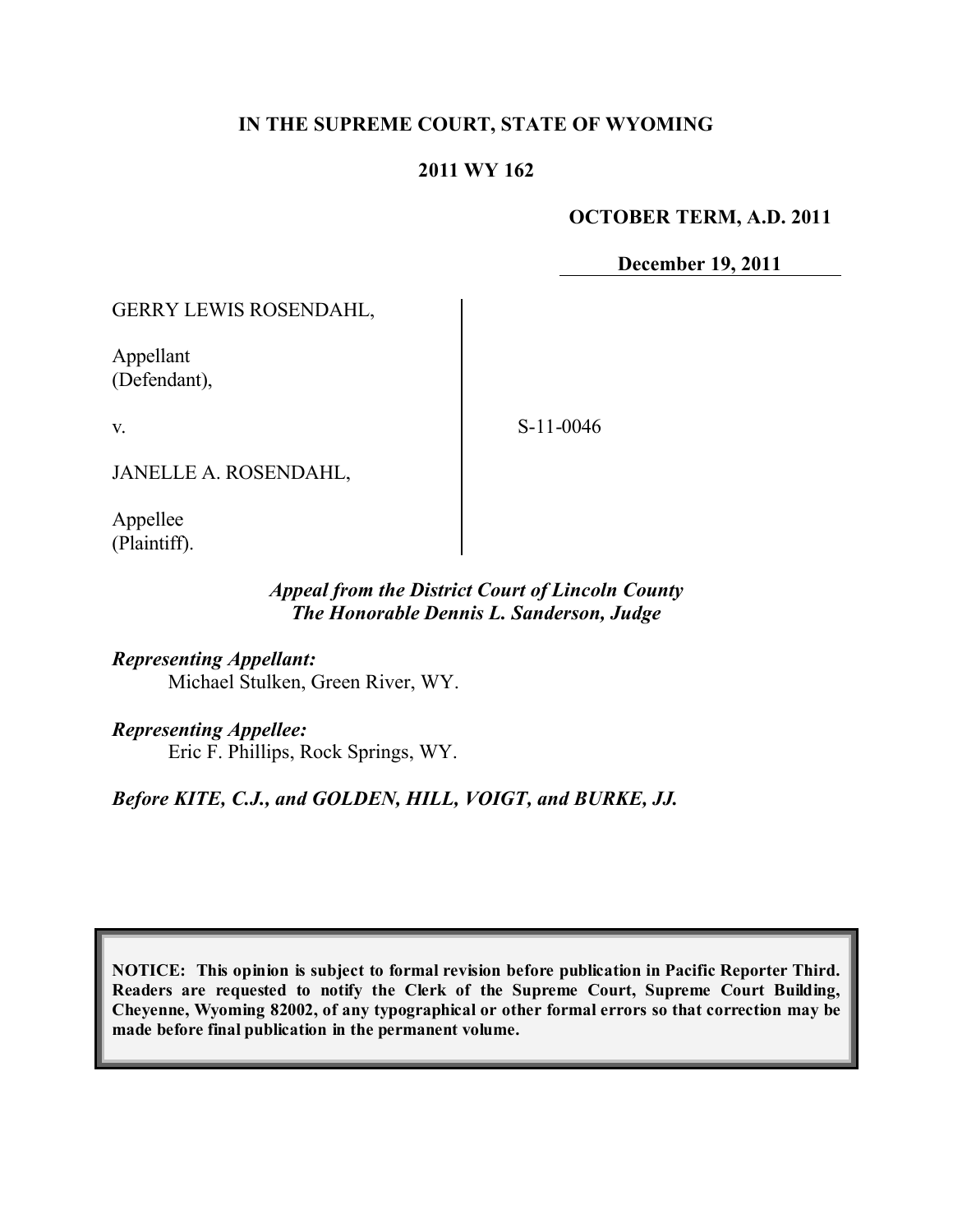**HILL,** Justice.

[¶1] In his appeal from a divorce decree, Gerry Lewis Rosendahl (Husband) challenges the property distribution, the award of attorney's fees to Janelle A. Rosendahl (Wife), and the order that he pay one-half of an orthodontia bill incurred by Wife's children. We affirm.

#### **ISSUES**

[¶2] Husband raises five issues on appeal:

1. Whether the trial court abused its discretion in the distribution of the parties' marital assets and the allocation of the parties' marital debts?

2. Whether the trial court abused its discretion in the award of attorney fees to [Wife]?

3. Whether the trial court's mandate that Husband is to pay for one-half of an orthodontia bill incurred for the benefit of the Wife's children of a previous relationship is supported by the record?

4. Whether the trial court appropriately entered a final Judgment and Decree of Divorce?

5. Whether the trial court erred by deciding [Husband's] Motion to Amend Judgment and Decree of Divorce or, in the Alternative, Motion for New Trial on Limited Issues without a hearing?

#### **STANDARD OF REVIEW**

[¶3] We addressed this very issue in *Olsen v. Olsen,* 2011 WY 30, ¶ 5, 247 P.3d 77, 79 (Wyo. 2011), where we reiterated our standard of review:

> The district court has broad discretion to divide marital property in a divorce. *Sanning v. Sanning*, 2010 WY 78, ¶ 8, 233 P.3d 922, 923 (Wyo. 2010); *Root v. Root,* 2003 WY 36, ¶ 8, 65 P.3d 41, 44 (Wyo. 2003). *See also,* Wyo. Stat. Ann. § 20-2-114 (LexisNexis 2009) [see below]. We review the district court's disposition of marital property using the abuse of discretion standard. *Sanning,* ¶ 8, 233 P.3d at 923. *See*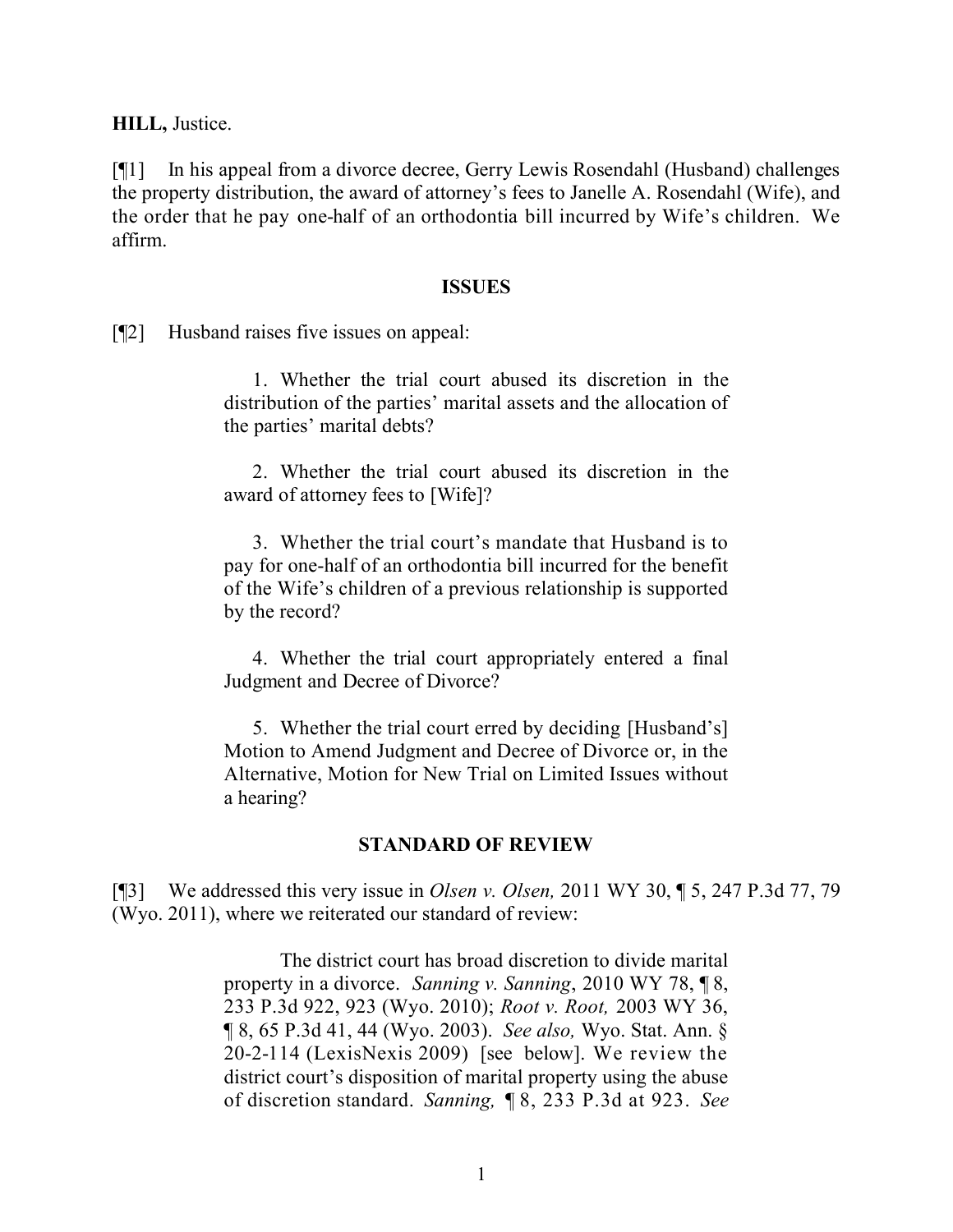*also*, *Sweat v. Sweat*, 2003 WY 82, ¶ 6, 72 P.3d 276, 278 (Wyo. 2003). "An abuse of discretion occurs when the property disposition shocks the conscience of this court and appears to be so unfair and inequitable that reasonable people cannot abide it." *Hall v. Hall*, 2002 WY 30, ¶ 12, 40 P.3d 1228, 1230 (Wyo. 2002).

Wyo. Stat. Ann. § 20-2-114 (LexisNexis 2011) states:

# **§ 20-2-114. Disposition of property to be equitable; factors; alimony generally.**

In granting a divorce, the court shall make such disposition of the property of the parties as appears just and equitable, having regard for the respective merits of the parties and the condition in which they will be left by the divorce, the party through whom the property was acquired and the burdens imposed upon the property for the benefit of either party and children. The court may decree to either party reasonable alimony out of the estate of the other having regard for the other's ability to pay and may order so much of the other's real estate or the rents and profits thereof as is necessary be assigned and set out to either party for life, or may decree a specific sum be paid by either party.

## **FACTS**

[¶4] The parties married in 2002. Wife brought children into the marriage from another relationship, and though the children lived with the parties during the marriage, Husband never adopted them. The marriage did not produce any children.

[¶5] After the wedding, the parties moved into a Kemmerer home that Wife purchased before the marriage. Husband was never added to the deed of the home. At the time of the marriage, Wife had no equity in the home, which was valued at \$81,000.00. In 2006 the parties refinanced, with a loan amount of \$128,000.00. A portion of the loan was used to pay off debts. At the time of trial in this matter, the parties agreed that the home was worth \$172,000.00, with \$123,300.00 still owed on the note. Thus, the equity in the home was about \$48,700.00.

[¶6] Wife filed for divorce in May of 2009. The day the case was set to be tried, the parties met and resolved many of the issues in dispute. In those negotiations, Wife received the marital home. At an unreported trial, the court heard the remaining issues. At the end of the trial, both parties submitted proposed findings of fact and conclusions of law. The court adopted Wife's proposed order. Regarding mortgage debt, the court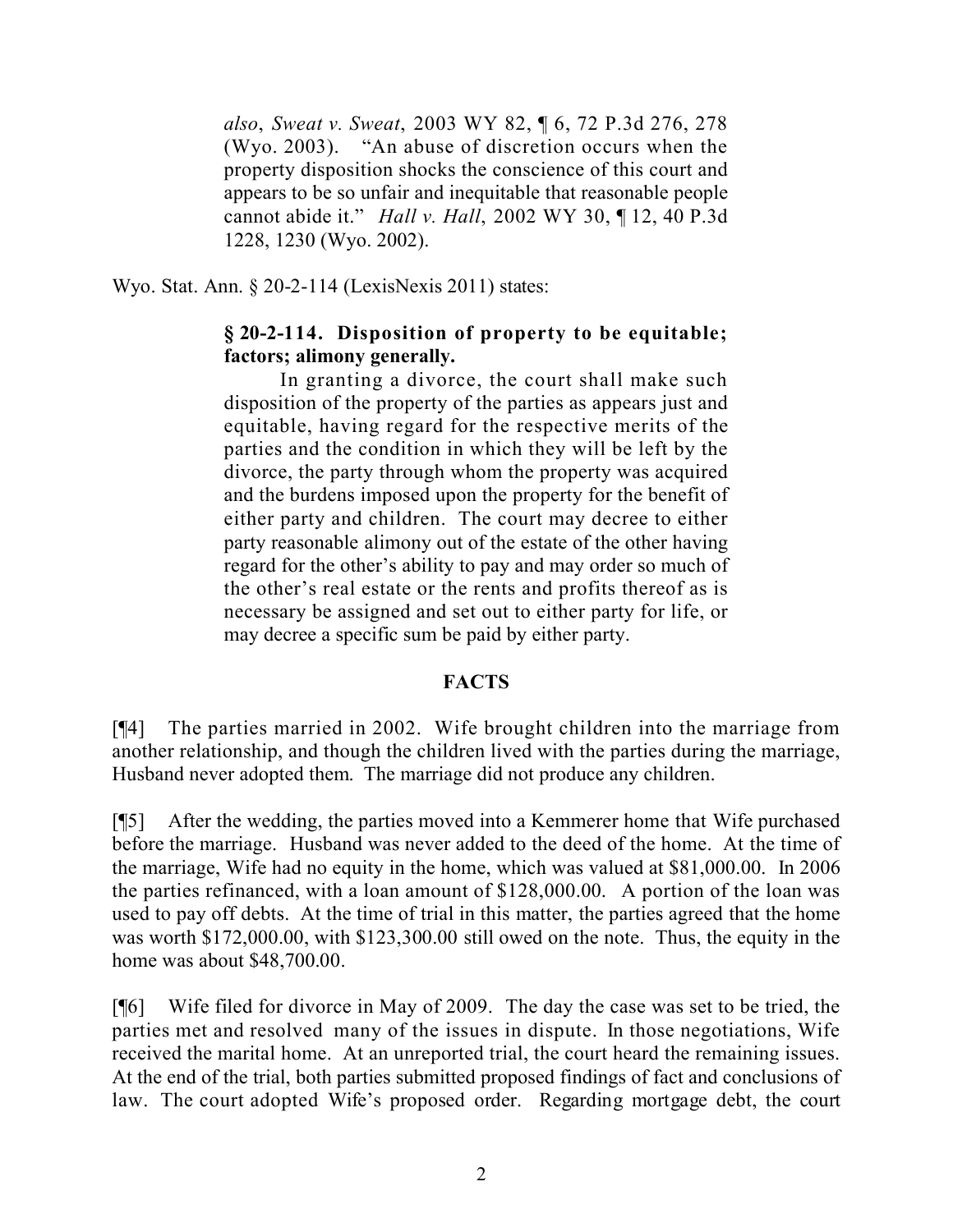ordered Husband to reimburse Wife \$45,000.00, to be paid in \$500.00 monthly installments. One-half of the orthodontia bill was to be paid by Husband, as were onehalf of Wife's attorney's fees and costs. The divorce decree was entered October 26, 2010, and after Husband's motion to amend judgment, or alternative motion for a new trial was dismissed, this appeal followed.

## **DISCUSSION**

[¶7] Husband's issues one, two, and three question the propriety of the district court's factual and evidentiary determinations. He argues that the district court abused its discretion in distributing the marital assets and allocating the parties' debts, and failed to consider Husband's financial condition post-divorce. Although Husband did not provide a transcript of the trial, he did file a statement of the evidence in accordance with W.R.A.P. 3.03. Wife filed a response to Husband's statement, objecting to and amending some portions of the original statement. After reviewing both, the district court issued an order concurring with Wife's statement, concluding "IT IS ORDERED that [Husband's] Statement as corrected in [Wife's] Response shall constitute the record." Thus, the record presented for our review consists only of the pleadings filed by the parties, the district court's original order, and Wife's amendment of Husband's statement of evidence, which the district court accepted as the official statement in accordance with W.R.A.P. 3.03.

[¶8] With that in mind, we turn to Husband's claim that the district court abused its discretion in distributing marital assets and allocating debt. Husband's issues include that he disagrees with the \$500.00/month payment awarded to Wife. He also contends that some of the equity of the marital home should be his. Ultimately, Husband claims the property and debt division should "shock" the conscience. Wife counters that the record provided on appeal is not sufficient, but nevertheless argues that the property and debt division is proper. We agree with Wife.

[¶9] From what we discern from the record provided on appeal, the district court did not abuse its discretion when it required Husband to pay \$45,000.00 of the mortgage debt because the original refinance of the home was necessitated by Husband's expenses, in part due to Husband being unemployed at the time of the refinance. As to the home equity, it was within the district court's discretion to award the entirety of the equity to Wife, as the home was her premarital asset. Furthermore, the court's mandate that Husband pay one-half of the orthodontia bill was entirely within the district court's discretion.

[¶10] When marital property is divided, the court is required to consider the length of the parties' marriage, their respective contributions to the marriage, the condition in which they will be left by the divorce, and the party through whom the property was acquired. § 20-2-114. Here, in reviewing the trial court's decision, we must consider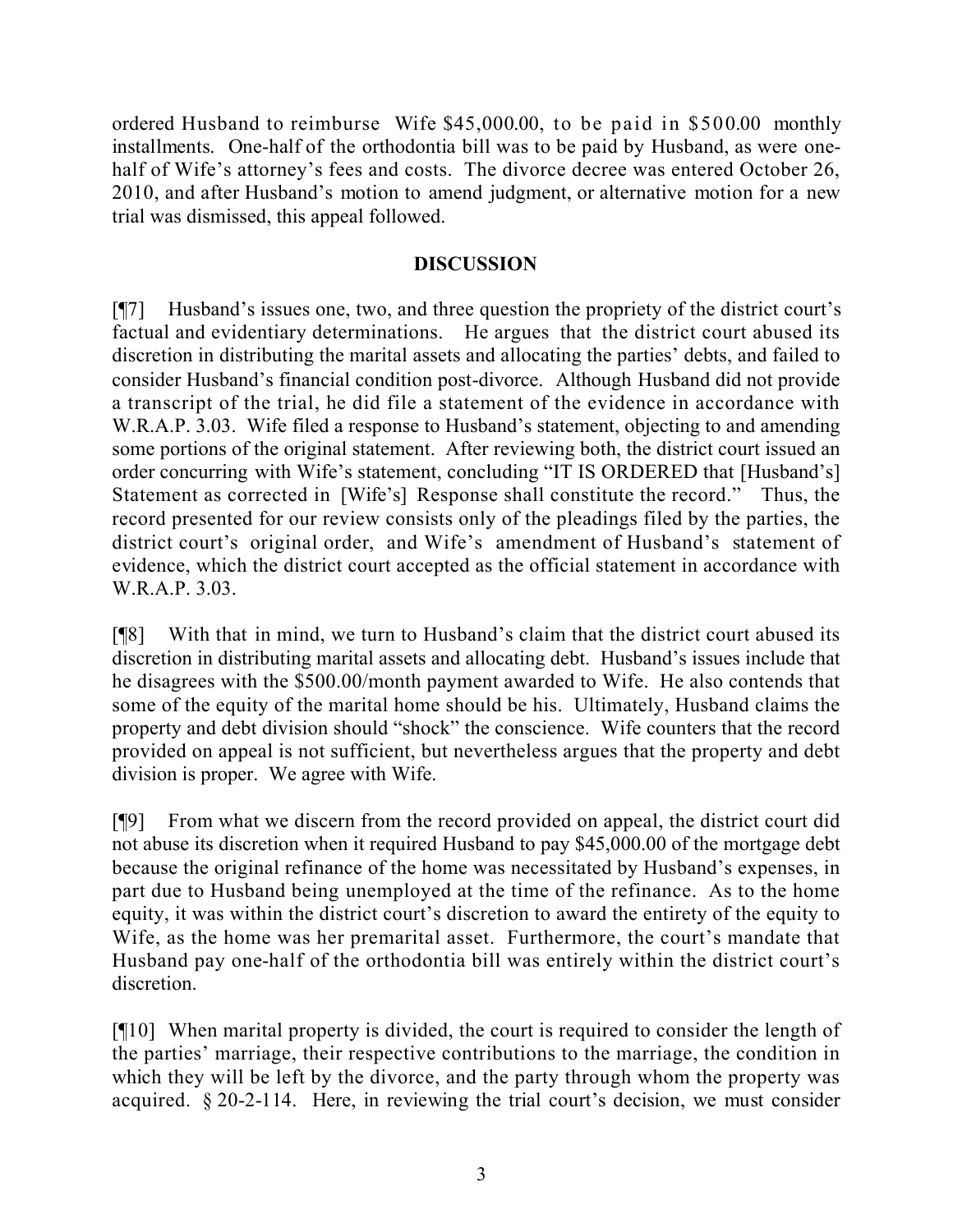only the evidence of Wife as the successful party, ignore the evidence presented by Husband, and grant Wife every favorable inference that can be drawn from the record. *Sweat v. Sweat,* 2003 WY 82, ¶ 11, 72 P.3d 276, 279 (Wyo. 2003). Given those parameters, and the shape of the record on review, we hold that the district court could reasonably conclude as it did and did not abuse its discretion under these particular facts.

[¶11] Next, we address Husband's argument as to whether the district court's award of attorney's fees to Wife was inappropriate. Again, Husband's designation of the record does not include a hearing transcript. As the appealing party, Husband bore the burden of providing this Court with a complete record upon which it could base a decision. *Seherr-Thoss v. Seherr-Thoss,* 2006 WY 111, ¶ 26, 141 P.3d 705, 716-17 (Wyo. 2006). Because the award of attorney's fees is discretionary, we do not have a factual basis for the district court's ruling. Accordingly, we summarily affirm the district court's award of attorney's fees to Wife.

[¶12] Next, Husband claims that the district court did not follow the proper procedure in accordance with W.R.C.P. 58(a) when it entered the divorce decree. He complains the court entered Wife's proposed order without affording him an opportunity to object. In accordance with *Zaloudek v. Zaloudek,* 2009 WY 140, ¶ 22, 220 P.3d 498, 504 (Wyo. 2009), Husband's reliance on Rule 58 is misplaced because the rule does not apply in this instance. The district court did not announce a decision at the end of trial, and did not ask one party or the other to submit an order. Rather, it requested that both parties submit proposals of findings of fact, conclusions of law, and judgments. Both parties were reminded or made aware of the positions, arguments, and objections of each other. The decree of divorce was properly entered.

[¶13] Husband's final argument that a hearing should have taken place regarding his post-judgment motion entitled, **"**Motion to Amend Judgment and Decree of Divorce or, in the Alternative, Motion for New Trial on Limited Issues," is also misdirected. Such a motion can be deemed denied under W.R.C.P. 6(c)(2), so no hearing is required.

[¶14] Finally, we must address Wife's suggestion that Husband's appeal is so lacking in merit that this Court should impose sanctions pursuant to W.R.A.P. 10.05. Although Husband's efforts on appeal were unsuccessful in proving that the district court abused its discretion in its distribution of the marital property, we cannot say this appeal is so lacking in merit as to qualify for sanctions. *See Hoffman v. Hoffman,* 2004 WY 68, ¶ 17, 91 P.3d 922, 926-27 (Wyo. 2004).

# **CONCLUSION**

[¶15] The district court did not abuse its discretion in dividing the marital property and debts in this case as it did. Regarding attorney's fees, this Court assumes the award was supported by the evidence. Husband's W.R.C.P. 58 argument does not apply to the